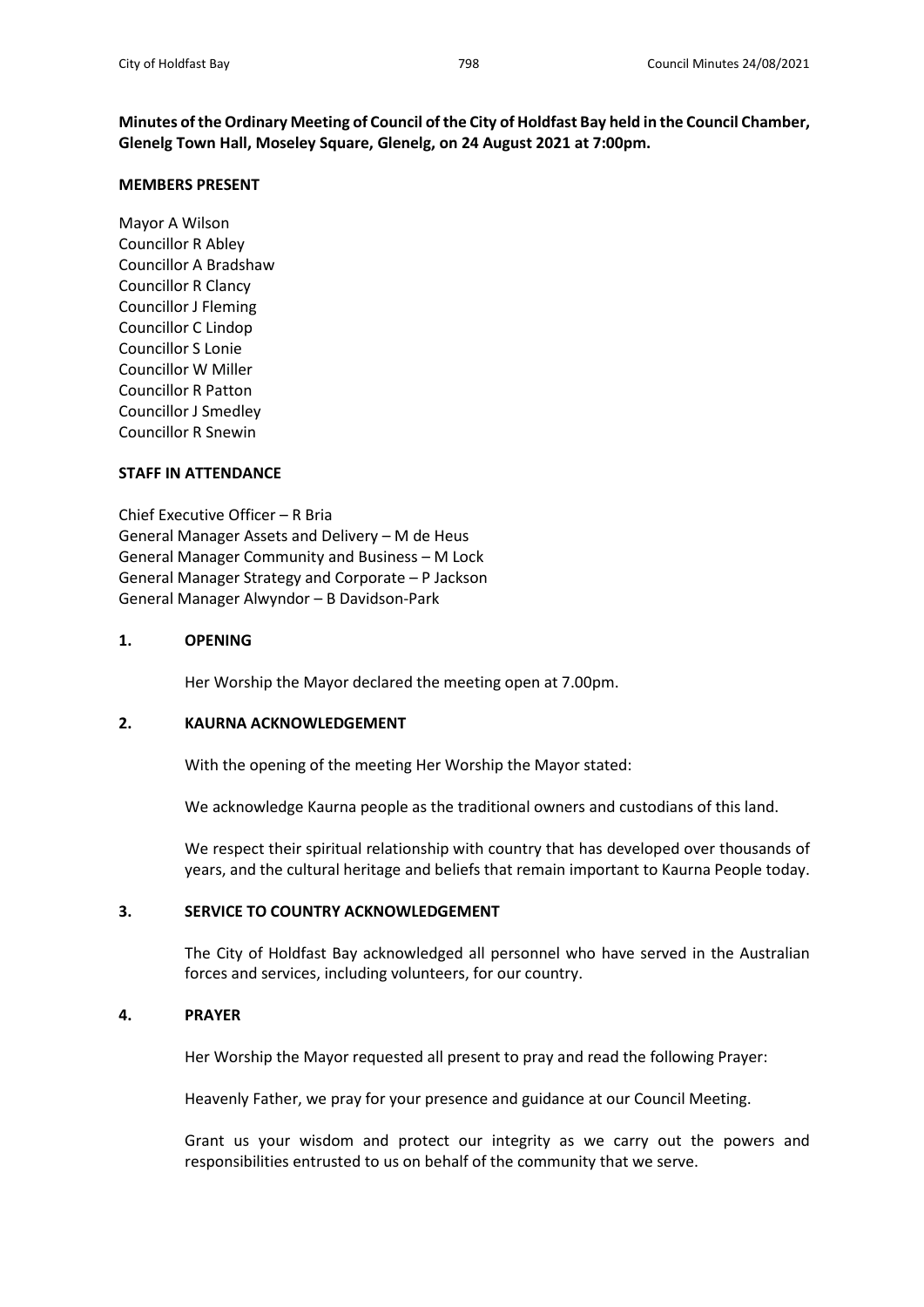## **5. APOLOGIES**

- 5.1 Apologies Received Nil
- 5.2 Absent Councillor P Chabrel (Leave of Absence)

# **6. ITEMS PRESENTED TO COUNCIL -** Nil

# **7. DECLARATION OF INTEREST**

Members were reminded to declare their interest before each item.

# **8. CONFIRMATION OF MINUTES**

## **Motion C240821/2388**

**That the minutes of the Ordinary Meeting of Council held on 10 August 2021 be taken as read and confirmed.**

Moved Councillor Lonie, Seconded Councillor Miller **Carried Unanimously**

# **9. PUBLIC PRESENTATIONS**

- 9.1 **Petitions** Nil
- 9.2 **Presentations** Nil
- 9.3 **Deputations** Nil

## **10. QUESTIONS BY MEMBERS**

- 10.1 **Without Notice** Nil
- 10.2 **On Notice** Nil

## **11. MEMBER'S ACTIVITY REPORTS**

# 11.1 **Member's Report from the Australian Local Government Association National General Assembly** (Report No: 289/21)

Presented for the information of the Members, was a report from Councillor Lindop and Councillor Smedley from their attendance at the Australian Local Government Association National General Assembly held on 20 – 23 June 2021.

# **Motion C240821/2389**

**That the report from Councillor Lindop and Councillor Smedley from the Australian Local Government Association National General Assembly held on 20 – 23 June 2021 be received and noted.**

Moved Councillor Lindop, Seconded Councillor Smedley **Carried Unanimously**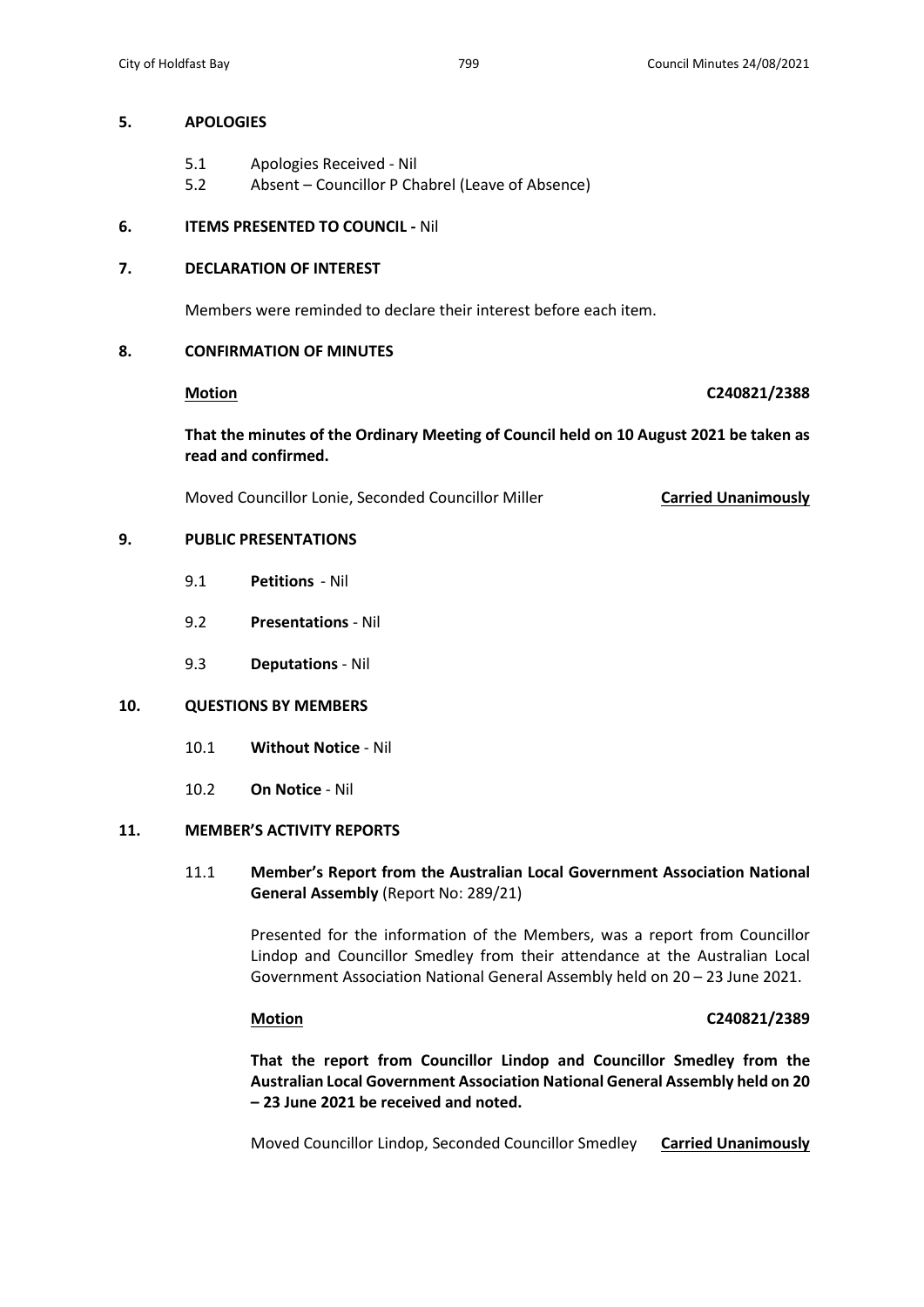## **12. MOTIONS ON NOTICE** - Nil

### **13. ADJOURNED MATTER -** Nil

### **14. REPORTS OF MANAGEMENT COMMITTEES AND SUBSIDIARIES**

14.1 **Draft Minutes – Alwyndor Management Committee – 29 July 2021** (Report No: 284/21)

> The draft minutes of the Alwyndor Management Committee meeting held on 29 July 2021 were provided for information.

### **Motion C240821/2390**

- **1. That the draft minutes of the Alwyndor Management Committee meeting held on 25 March 2021 be noted.**
- **2. That having considered Attachment 2 to Report No: 284/21 Draft Minutes – Alwyndor Management Committee – 29 July 2021 in confidence under section 90(2) and (3)(b) of the** *Local Government Act 1999***, the Council, pursuant to section 91(7) of the Act orders that Attachment 2 be retained in confidence for a period of 24 months and that this order be reviewed every 12 months.**

Moved Councillor Lonie, Seconded Councillor Clancy **Carried Unanimously**

### **Leave of the Meeting**

Councillor Clancy sought leave of the meeting to propose that Item 14.1 Draft Minutes – Alwyndor Management Committee – 29 July 2021 (Report No: 284/21) also be considered in confidence at Item 18, Items in Confidence.

Leave of the meeting was granted.

14.2 **Minutes – Jetty Road Mainstreet Committee – 4 August 2021** (Report No: 279/21)

> The Minutes of the Jetty Road Mainstreet Committee meeting held on 4 August were attached and presented for Council's information.

> Jetty Road Mainstreet Committee Agenda, Reports and Minutes are all available on Council's website and the meetings are open to the public.

**Motion C240821/2391**

**That Council notes the minutes of the Jetty Road Mainstreet Committee of 4 August 2021.**

Moved Councillor Miller, Seconded Councillor Abley **Carried Unanimously**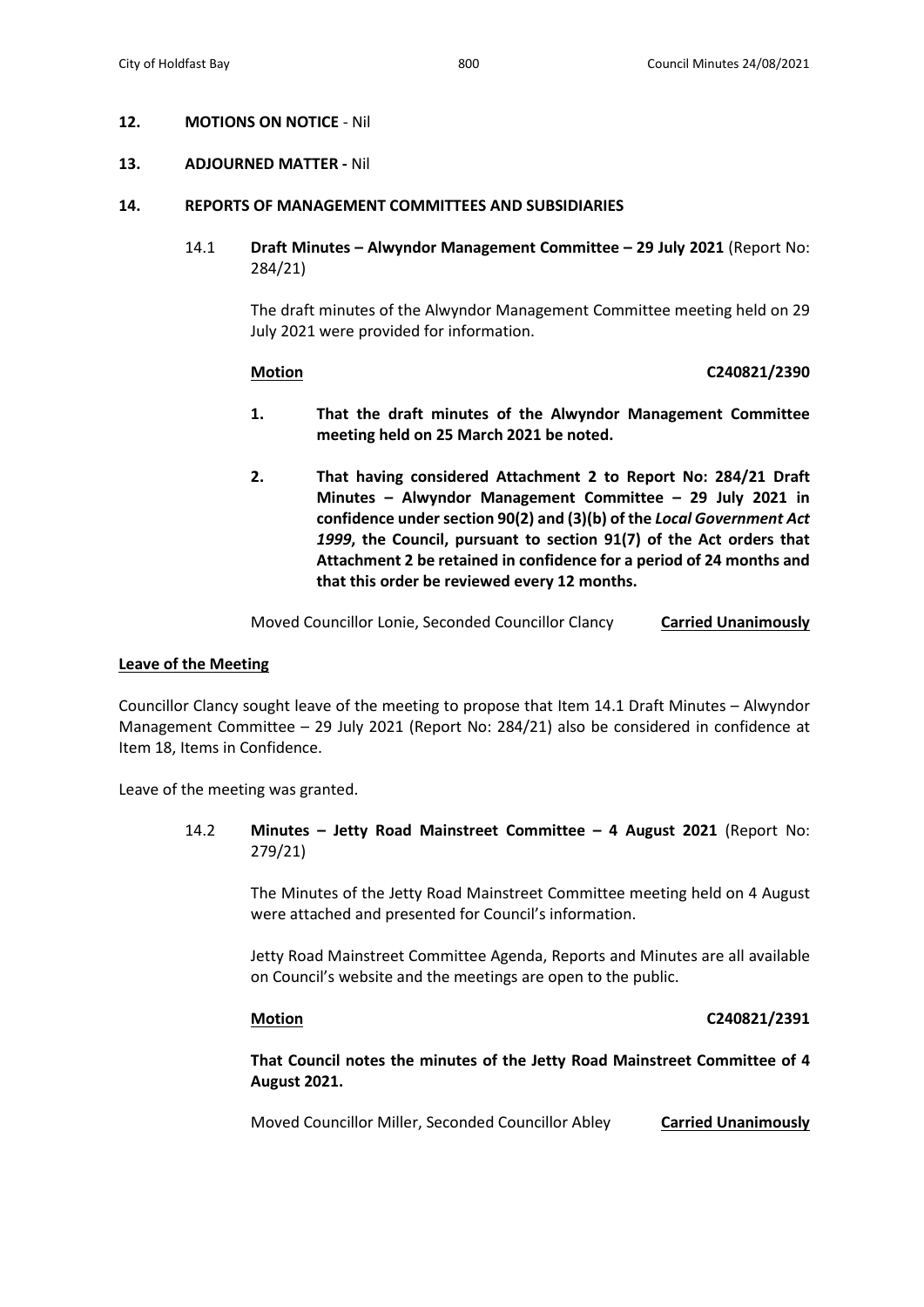## **15. REPORTS BY OFFICERS**

15.1 **Items in Brief** (Report No: 274/21)

These items were presented for the information of Members.

After noting the report any items of interest were discussed.

**Motion C240821/2392**

**That the following items be noted and items of interest discussed:** 

- **1. Letter from Coast Protection Board regarding beach replenishment at Glenelg North Beach**
- **2. Letter from Nicolle Flint MP regarding support for redevelopment Brighton and Seacliff Yacht Club**
- **3. Bay Sheffield Walk**

Moved Councillor Abley, Seconded Councillor Lindop **Carried Unanimously**

15.2 **Request for Funding from the South Australian Coastal Councils Alliance** (Report No: 275/21)

> There are two coastal council bodies to which the City of Holdfast Bay belongs: the Metro Seaside Councils Committee (MSCC) and the South Australian Coastal Councils Alliance (SACCA). A request for \$2,500 funding to support the South Australian Coastal Councils Alliance has been received. The contribution is being sought directly from all coastal Councils. Previously the SACCA was funded through grants. The funding request was supported as the South Australian Coastal Councils Alliance has the potential to be a powerful body, particularly in the advocacy space, which is badly needed by coastal councils.

# **Motion C240821/2393**

**That Council approves funding of \$2,500 for the South Australian Coastal Councils Alliance for the 2021/22 financial year.**

Moved Councillor Miller, Seconded Councillor Lindop **Carried Unanimously**

15.3 **2020/21 Preliminary Funding Statements, Budget Carried Forwards and Activity Reports** (Report No: 285/21)

> This report provided preliminary funding statements for the 2020/21 financial year including explanations of the interim results and major budget variations as well as detailing yet to be finalised projects to be brought forward and budgeted for in 2021/22. Also presented was a summary of the external grant funding received during the year, as well as a report detailing the organisation's progress in achieving the new initiatives and capital renewal program as set out in the annual business plan for 2020/21.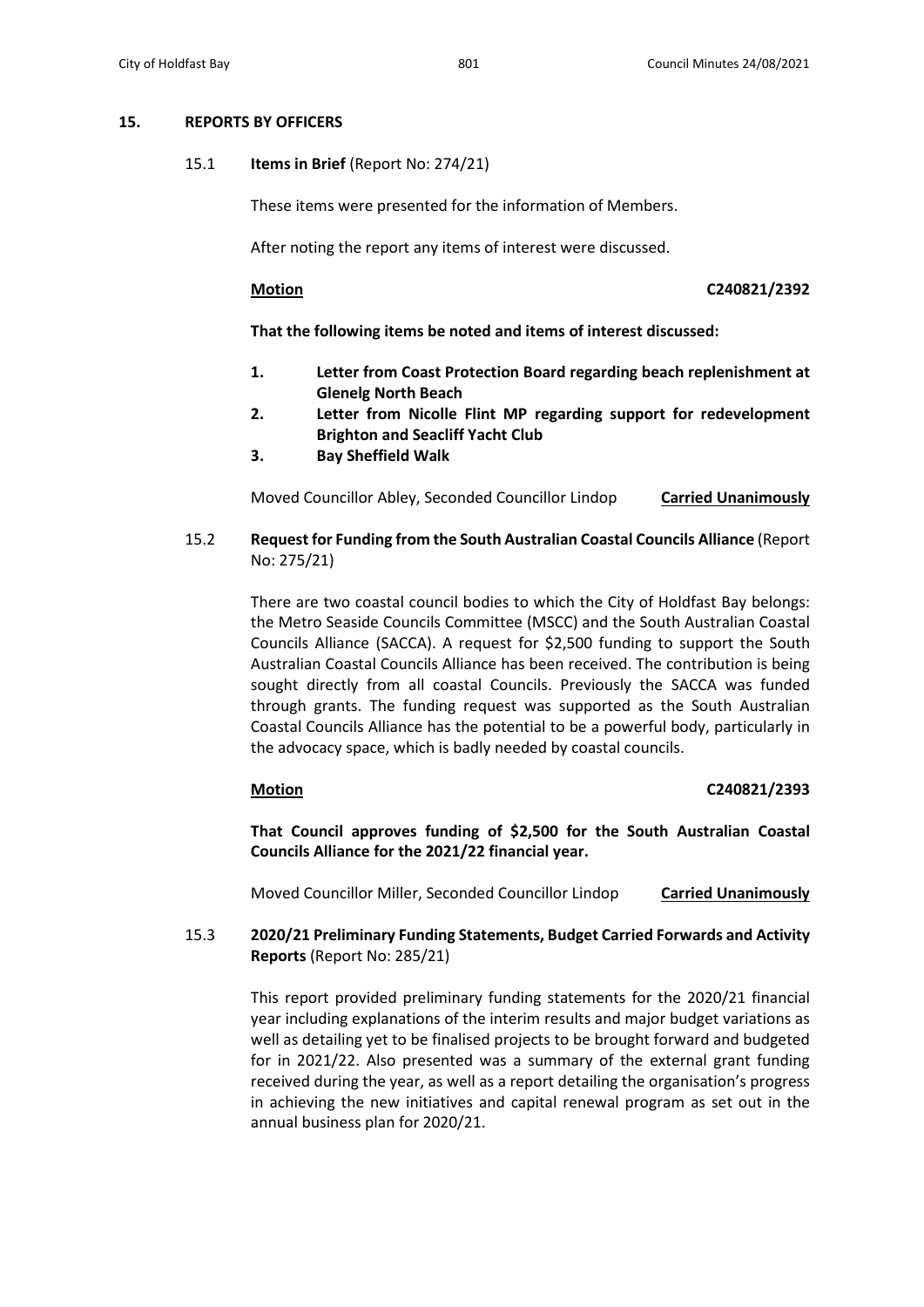Following a comprehensive budget review in April 2021 a deficit budget of \$155,206 was adopted. The preliminary result for municipal operations showed an operating surplus of \$1.6m resulting in a positive budget variance of \$1.77m compared with the adopted forecast. Explanations for the major variances including the impact of COVID-19 were discussed in attachment 1 to this report.

The preliminary result for Alwyndor operations showed an operating deficit of \$811,000 compared with the adopted forecast deficit of \$747,000 resulting in a negative budget variance of \$64,000.

The consolidated result for both operations showed an operating surplus of \$807,000 compared with the adopted deficit forecast of \$902,000 resulting in a positive budget variance of \$1.7m.

## **Motion C240821/2394**

**That Council:**

- **1. notes the provisional unaudited 2020/21 funding statements and carried forward budgets;**
- **2. notes the 2020/21 Annual Business Plan activity summary;**
- **3. notes the 2020/21 external grant funding summary;**
- **4. approves the carried forward amounts from the 2020/21 budget to the current year 2021/22 budget of \$471,971 operating expenditure, \$95,151 operating revenue, \$9,263,044 capital expenditure and \$2,414,198 capital income; and**
- **5. approves the carried forward loan borrowing amount from the 2020/21 budget to the current year 2021/22 budget of \$8,109,437.**

Moved Councillor Smedley, Seconded Councillor Snewin **Carried Unanimously**

15.4 **Appointment of Alwyndor Management Committee Member** (Report No: 287/21)

> Under the requirements of its Terms of Reference the Alwyndor Management Committee (AMC) consists of up to 9 persons including two (2) Elected Members. Cr Susan Lonie was appointed in July 2021 and with the recent passing of Cr Bouchee, this left one role vacant. As such Council was required to nominate an Elected Member to this position.

## **Nominations**

Her Worship the Mayor called for nominations.

A nominations was received for Councillor Snewin, which was included in the Council's motion.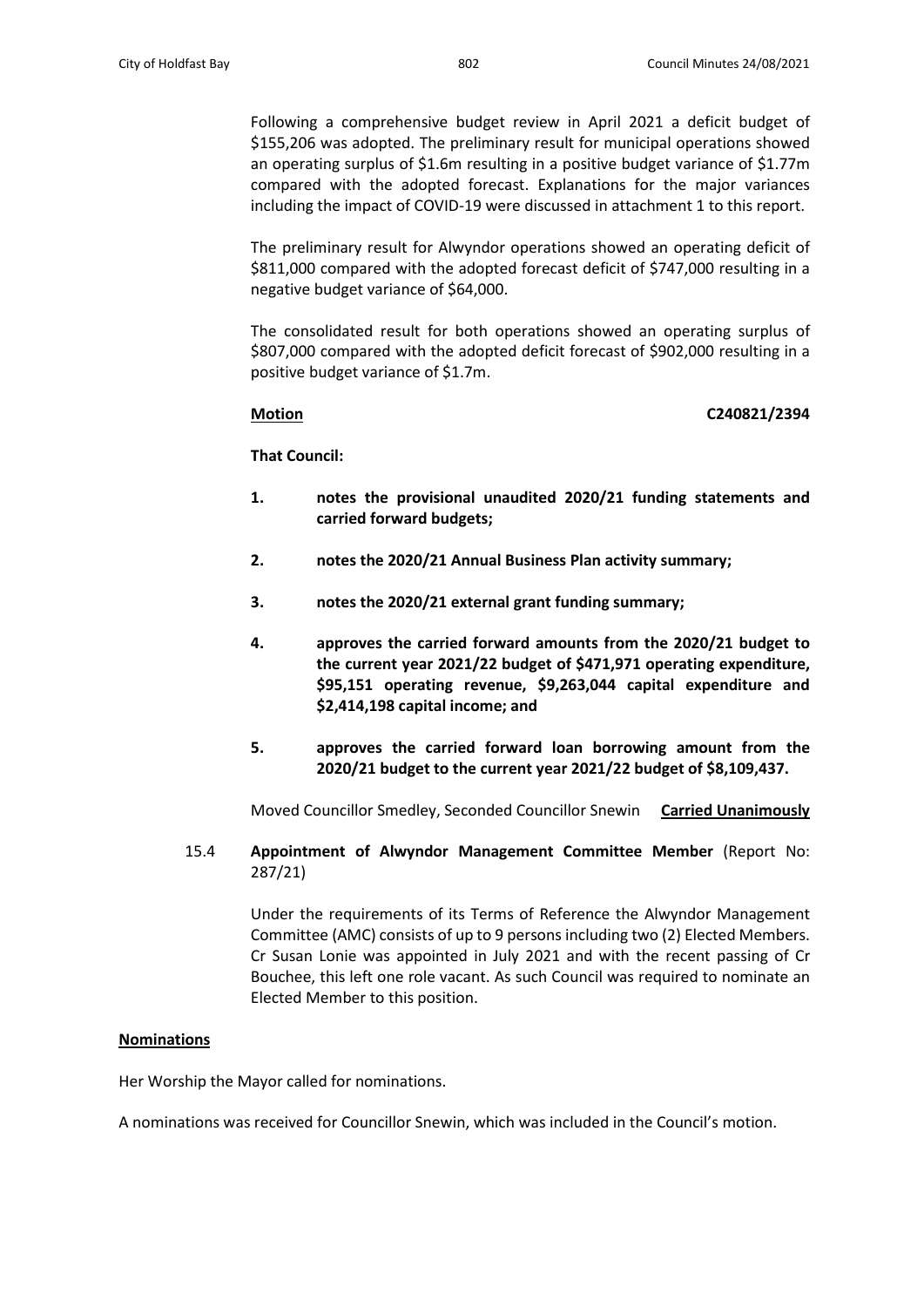## **Motion C240821/2395**

**That Council appoint Cr Snewin to the Alwyndor Management Committee for the remainder of the Council term.**

Moved Councillor Lonie, Seconded Councillor Abley **Carried Unanimously**

# 15.5 **Brighton Solstice Street Parties** (Report No: 288/21)

This report responded to the Motion on Notice C130721/2337 raised at the Council Meeting 21 July 2021.

The initial Brighton Winter Solstice community event was held on Saturday 19 June along Jetty Road Brighton, which was an overwhelming success for the community and local businesses of the City of Holdfast Bay.

Due to the positive feedback, it was proposed to stage this community event biannually along Jetty Road Brighton. With one event scheduled through the winter months aligned to the winter solstice, and the second through summer in January of each year.

# **Motion C240821/2396**

- **1. That Council approve \$30,000 funding to stage two Jetty Road Brighton Street Parties community events annually.**
- **2. That Administration provide a report to Council on the outcomes from the two events once they have been held.**

Moved Councillor Fleming, Seconded Councillor Clancy **Carried Unanimously**

# **16. RESOLUTIONS SUBJECT TO FORMAL MOTIONS -** Nil

# **17. URGENT BUSINESS – SUBJECT TO THE LEAVE OF THE MEETING -** Nil

# **18. ITEMS IN CONFIDENCE**

Councillor Clancy sought leave of the meeting at Item 14.1 Draft Minutes – Alwyndor Management Committee – 29 July 2021 (Report No: 284/21) also be considered in confidence at Item 18, Items in Confidence.

14.1 **Draft Minutes – Alwyndor Management Committee – 29 July 2021** (Report No: 284/21)

**Motion - Exclusion of the Public – Section 90(3)(b) Order C240821/2397**

**1. That pursuant to Section 90(3) of the** *Local Government Act 1999* **Council hereby orders that the public be excluded from attendance at this meeting with the exception of the Chief Executive Officer and Staff in attendance at the meeting in order to consider Report No: 284/21**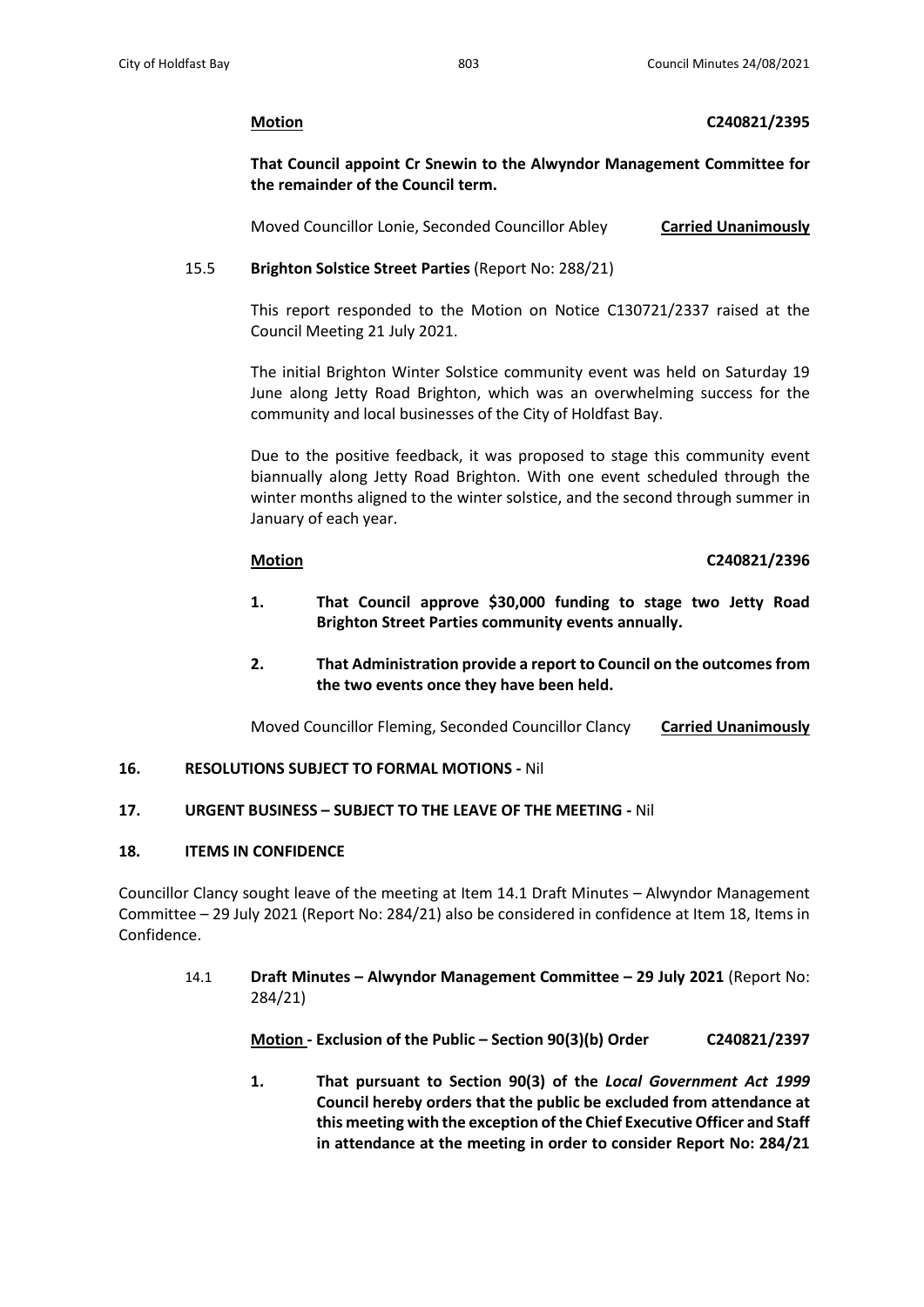**Draft Minutes – Alwyndor Management Committee – 29 July 2021 in confidence.**

- **2. That in accordance with Section 90(3) of the** *Local Government Act 1999* **Council issatisfied that it is necessary that the public be excluded to consider the information contained in Report No: 284/21 Draft Minutes – Alwyndor Management Committee – 29 July 2021 on the following ground:**
	- **b. pursuant to section 90(3)(b) of the Act, the information to be received, discussed or considered in relation to this Agenda Item is information the disclosure of which could reasonably be expected to confer a commercial advantage and Council would prejudice the commercial position of the Council.**

**In addition, the disclosure of this information would, on balance, be contrary to the public interest. The public interest in public access to the meeting has been balanced against the public interest in the continued non-disclosure of the information. The benefit to the public at large resulting from withholding the information outweighs the benefit to it of disclosure of the information.** 

**3. The Council is satisfied, the principle that the meeting be conducted in a place open to the public, has been outweighed by the need to keep the information or discussion confidential.**

Moved Councillor Lonie, Seconded Councillor Abley **Carried Unanimously**

18.1 **Proposed Sale of Land** (Report No: 286/21)

**Motion – Exclusion of the Public –Section 90(3)(b)&(d) Order C240821/2398**

- **1. That pursuant to Section 90(2) of the** *Local Government Act 1999* **Council hereby orders that the public be excluded from attendance at this meeting with the exception of the Chief Executive Officer and Staff in attendance at the meeting in order to consider Report No: 286/21 Proposed Sale of Land in confidence.**
- **2. That in accordance with Section 90(3) of the** *Local Government Act 1999* **Council is satisfied that it is necessary that the public be excluded to consider the information contained in Report No: 286/21 Proposed Sale of Land in confidence on the following grounds:**
	- **b. pursuant to Section 90(3)(b) of the Act, the information to be received, discussed or considered in relation to this Agenda Item is information the disclosure of which could reasonably be expected to confer a commercial advantage on a person with whom the Council is conducting or proposing to conduct business; or would prejudice the commercial position of the Council.**